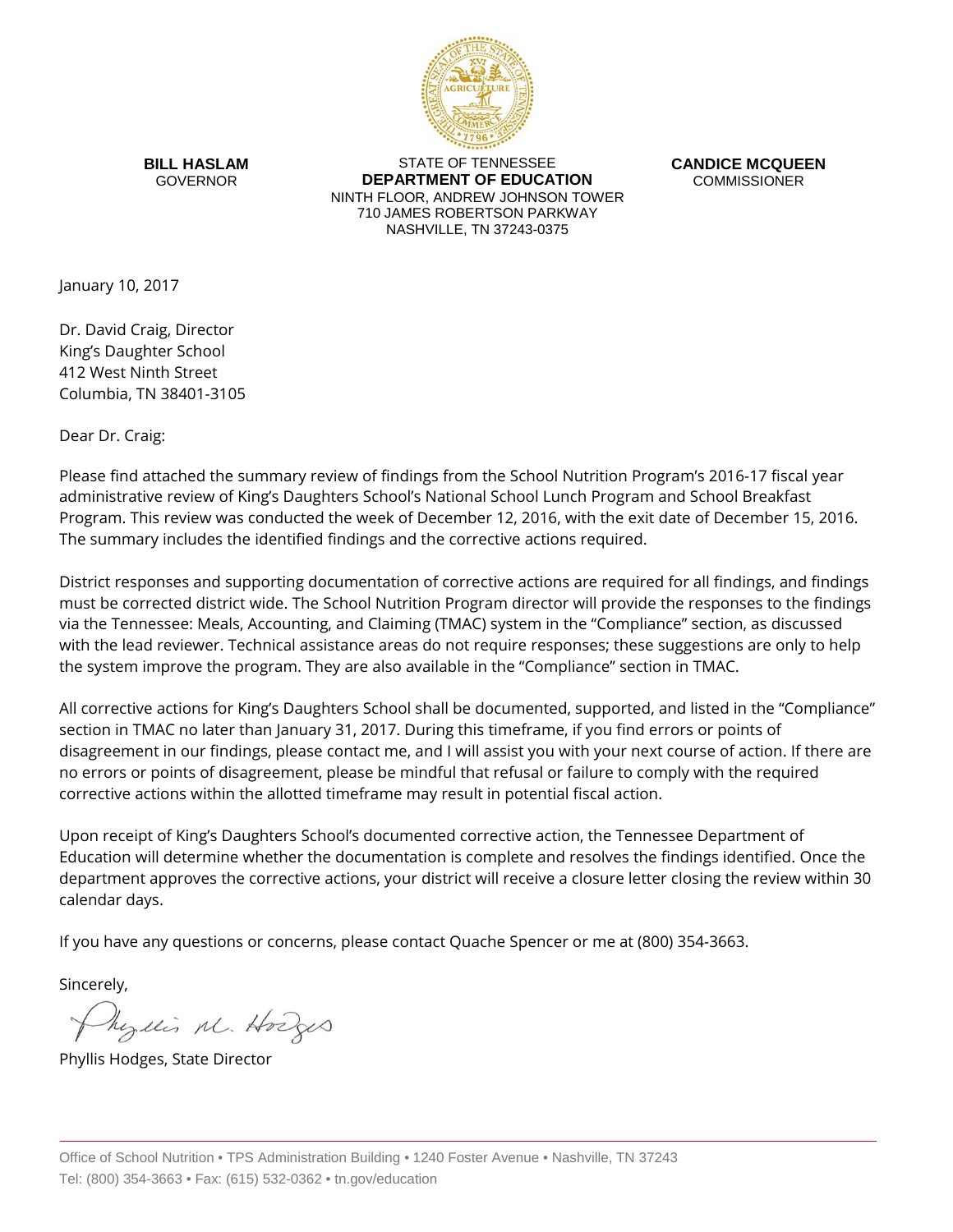

## **King's Daughters School (R420)**

**Review ID: 546**

## **Exit Conference Date: 12/15/2016**

Review Year: 2017

Month of Review: November

Lead Reviewer: Peter McNeilly

|  | Area | <b>Findings ID</b> | <b>Finding Description</b> | <b>Required Corrective Action</b> |
|--|------|--------------------|----------------------------|-----------------------------------|
|--|------|--------------------|----------------------------|-----------------------------------|

## **SFA - Level Findings**

| $\sqrt{100}$ -<br>Certification<br>and Benefit<br>Issuance | $V-0100$ | The SFA had not performed<br>direct certification for the 7 day<br>students. Applications were<br>sent out to the families, but the<br>applications were not returned.<br>The SFA sent out notifications<br>stating the student would<br>become paid if the application<br>was not returned, and no<br>applications were returned to<br>the SFA, so the SFA made the<br>students a paid status student.<br>The SFA should have done the<br>direct certification download<br>before the applications were<br>sent out, or after the<br>application was not returned. | Complete the direct certification process for<br>the day students starting with May, and going<br>forward each month. Complete this to<br>determine if the day students are directly<br>certified.<br>If any of the students are directly certified,<br>upload the page of the direct certification list<br>to the corrective action response.<br>Put a plan in place to ensure that the direct<br>certification process is completed monthly.<br>Upload a copy of the written plan. |
|------------------------------------------------------------|----------|---------------------------------------------------------------------------------------------------------------------------------------------------------------------------------------------------------------------------------------------------------------------------------------------------------------------------------------------------------------------------------------------------------------------------------------------------------------------------------------------------------------------------------------------------------------------|--------------------------------------------------------------------------------------------------------------------------------------------------------------------------------------------------------------------------------------------------------------------------------------------------------------------------------------------------------------------------------------------------------------------------------------------------------------------------------------|
| 1500 -<br>Reporting and<br>Recordkeeping                   | $V-1500$ | The school food authority did<br>not complete the paid lunch<br>equity tool. They have the<br>correct documentation needed<br>to complete it, but they have<br>not used it to complete the<br>tool.                                                                                                                                                                                                                                                                                                                                                                 | Complete the paid lunch equity tool.<br>Upload the completed paid lunch equity tool.                                                                                                                                                                                                                                                                                                                                                                                                 |
| 300 - Meal<br>Counting and<br>Claiming                     | $V-0300$ | The excel spreadsheet used to<br>calculate the amount of<br>lunches served during the<br>month of review did not<br>calculate the amount correctly,<br>resulting in an under claim.                                                                                                                                                                                                                                                                                                                                                                                 | Ensure the spreadsheet used for calculating<br>the amount of meals served is calculating the<br>amount correctly. Ensure the spreadsheet is<br>correct for future months.<br>Upload the spreadsheets for December, and<br>the daily counts from both schools, so the                                                                                                                                                                                                                 |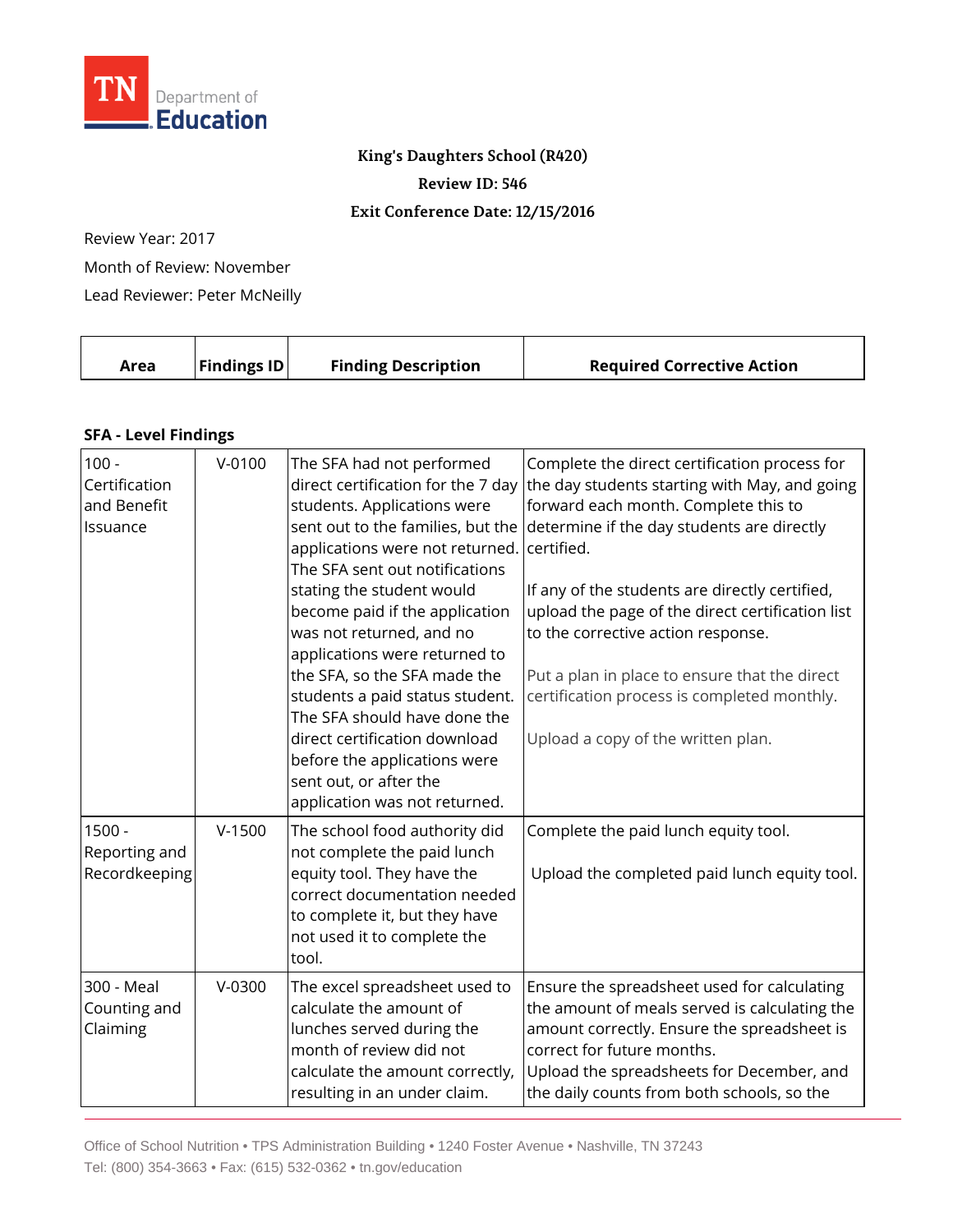

|                       |          |                                                                                                                                                                                                                       | state agency can determine the amount of<br>meals calculated by the spreadsheets is<br>correct.                                                                                                                                                                                                                                                                            |
|-----------------------|----------|-----------------------------------------------------------------------------------------------------------------------------------------------------------------------------------------------------------------------|----------------------------------------------------------------------------------------------------------------------------------------------------------------------------------------------------------------------------------------------------------------------------------------------------------------------------------------------------------------------------|
| 800 - Civil<br>Rights | $V-0800$ | agency (SA) did not have the<br>correct civil rights statement.<br>The school food authority did<br>not have civil rights information when applicable.<br>posted on their website that is<br>available to the public. | The menu provided to the state Add the correct civil rights short statement to<br>the bottom of the menus, and add the whole<br>civil rights statement on the school website<br>and other school nutrition related documents<br>Upload menus, fliers, or documents<br>containing the correct short and full non-<br>discrimination statement to demonstrate<br>compliance. |

## **Site - Level Findings: The King's Daughters' School - CFA (0020)**

| 1400 - Food<br>Safety                                     | $V-1400$   | Thermometer calibration were<br>not being performed, and<br>thermometer calibration logs<br>were not being kept by the SFA.                                                                                                                                                                                                                                                                        | Ensure thermometer calibration is being<br>performed per the standard operating<br>procedure (SOP) in the SFA's hazard analysis<br>critical control points (HACCP) manual. Log<br>when calibration is performed and when<br>corrective action takes place.<br>Upload a page of the calibration log, and<br>thermometer calibration training agenda and<br>sign in sheet to show compliance.                              |
|-----------------------------------------------------------|------------|----------------------------------------------------------------------------------------------------------------------------------------------------------------------------------------------------------------------------------------------------------------------------------------------------------------------------------------------------------------------------------------------------|--------------------------------------------------------------------------------------------------------------------------------------------------------------------------------------------------------------------------------------------------------------------------------------------------------------------------------------------------------------------------------------------------------------------------|
| $1700 -$<br>Afterschool<br>Snack                          | $V-1700$   | The school food authority did<br>not complete the after school<br>snack monitoring form during<br>the first 4 weeks of operation<br>of the after school snack<br>program.                                                                                                                                                                                                                          | Complete the after school snack monitoring<br>form.<br>Upload the monitoring form for the<br>completed afterschool monitoring to<br>demonstrate compliance.                                                                                                                                                                                                                                                              |
| 400 - Meal<br>Components<br>and Quantities<br>- Breakfast | $V - 0400$ | The school food authority (SFA)<br>has been keeping<br>documentation for nutrition<br>information and meal crediting.<br>However documentation did<br>not contain all of the required<br>information. During the review<br>of the documentation,<br>production records contained<br>different crediting information<br>than what was on the child<br>nutrition labels, and<br>information from the | Update crediting documentation and<br>production records to ensure the SFA is<br>serving and crediting items correctly.<br>The SFA must attend meal crediting training<br>offered by the SA, or by completing an online<br>course on crediting and crediting<br>documentation offered by the child nutrition<br>institute.<br>Upload updated crediting documentation and<br>proof of training to demonstrate compliance. |